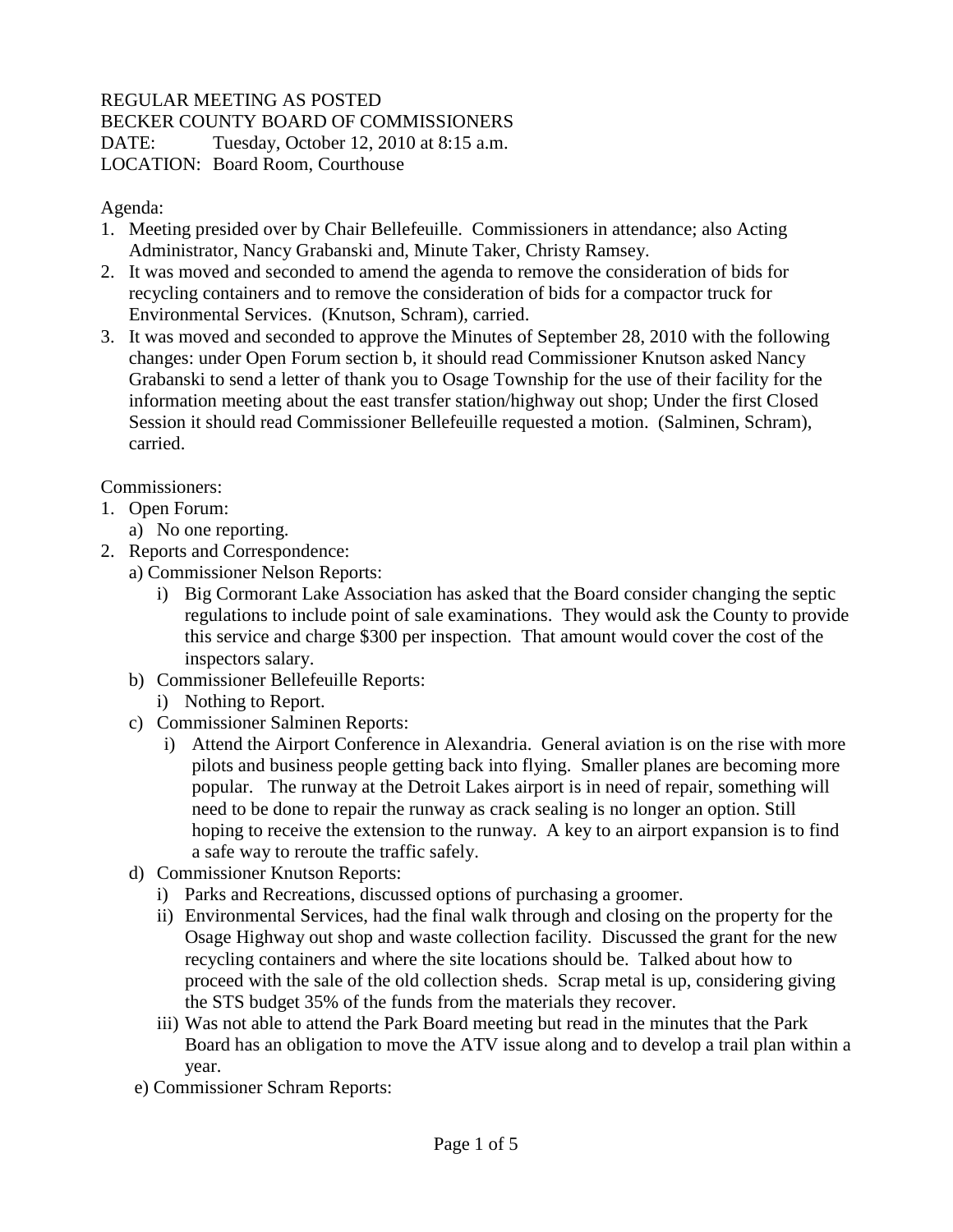- iv) Attended the Heartland Trail meeting, Detroit Lakes looking at partnering with Frazee with financial help from Becker County and the DNR to purchase the "Colleen" property on Acorn Lake. This property would make it possible to continue a multi-use trail from Frazee and Detroit Lakes. Commissioner Nelson noted that it may set a precedence to offer twice the appraisal valve for the purchase.
- v) Attended the Minnesota Futures
- vi) Attended the Winter Trails Committee discussed the possibility of trail groups taking over groomers but there is not much interest at this time.
- vii)Visited with the Lake Park Seniors and they are pleased with their meals. Commissioner Nelson noted that since NSI bid to provide this service they should be providing it.
- viii) West Central/Land Dancing Sky Agency on Aging, Carolyn Engebretson has stepped down. She has been replaced by Karen Waters
- ix) Attended the highway committee and met the new Hwy Superintendent.
- 3) There were no appointments.
- 4) Acting County Administrator, Nancy Grabanski
	- i) Gave an update on the administrator vacancy. The posting for this position has closed. They received approximately 35 applications. The vacancy committee recommends that the committee will conduct the first round of interviews. Once this process is complete, the committee will bring their top candidates to the Board. The committee is comprised of Nancy Grabanski, Commissioner Nelson, Commissioner Knutson and County Attorney, Mike Fritz. All commissioners were in agreement with this process.
- 5) Auditor-Treasurer, Licenses and Permits
	- 1. It was moved and seconded to approve Resolution 10-10-1I to approve the gambling permit for Audubon Volunteer Fire Department for operations at Izzo's Forest hills Golf & RV in Audubon Township. (Nelson, Knutson), carried.
	- 2. It was moved and seconded to approve the renewal for the annual tobacco license for Coalwell Agency Inc. – Highway 59 Store in Detroit Township; Joy M. McNamara – County 17 Club Inc. in Lake View Township; Jay B. olness – GR8 Investments Inc. – Pit 611 in Lake Eunice Township; John (Pete) Johnson – Richwood Off Sale Inc. in Richwood Township; Richard J. Bartelt – Four Corners in Erie Township; John (Pete) Johnson – Richwood General Store in Richwood Township; Wayne M. Crawford – Sunlite Bar & Grill in Detroit Township. (Schram, Knutson), carried.
- 6) Finance Committee Minutes, Ryan Tangen presented:
	- 1. It was moved and seconded to approve the Claims as presented and the Auditor's Warrants for 9/28/2010 in the amount of \$18,605.67 and for 10/05/2010 in the amount of \$336,309.42. (Knutson, Schram), carried.
	- 2. The Human Services claims were reviewed and it was recommended to approve as presented.
	- 3. It was moved and seconded to approve the Memorandum of Agreement between the County and the University of Minnesota for providing extension programs and employing Extension staff in the amount of \$51,920. (Nelson, Knutson), carried.
	- 4. It was recommended by the Finance Committee to approve when presented Resolution 10- 10-1A authorizing the final payment for SAP 03-654-05.
	- 5. It was recommended by the Finance Committee to approve when presented Resolution 10- 10-1F to accept the low quote of \$13,170.03 from Valley Petroleum for a fuel tank to be placed at the Osage site.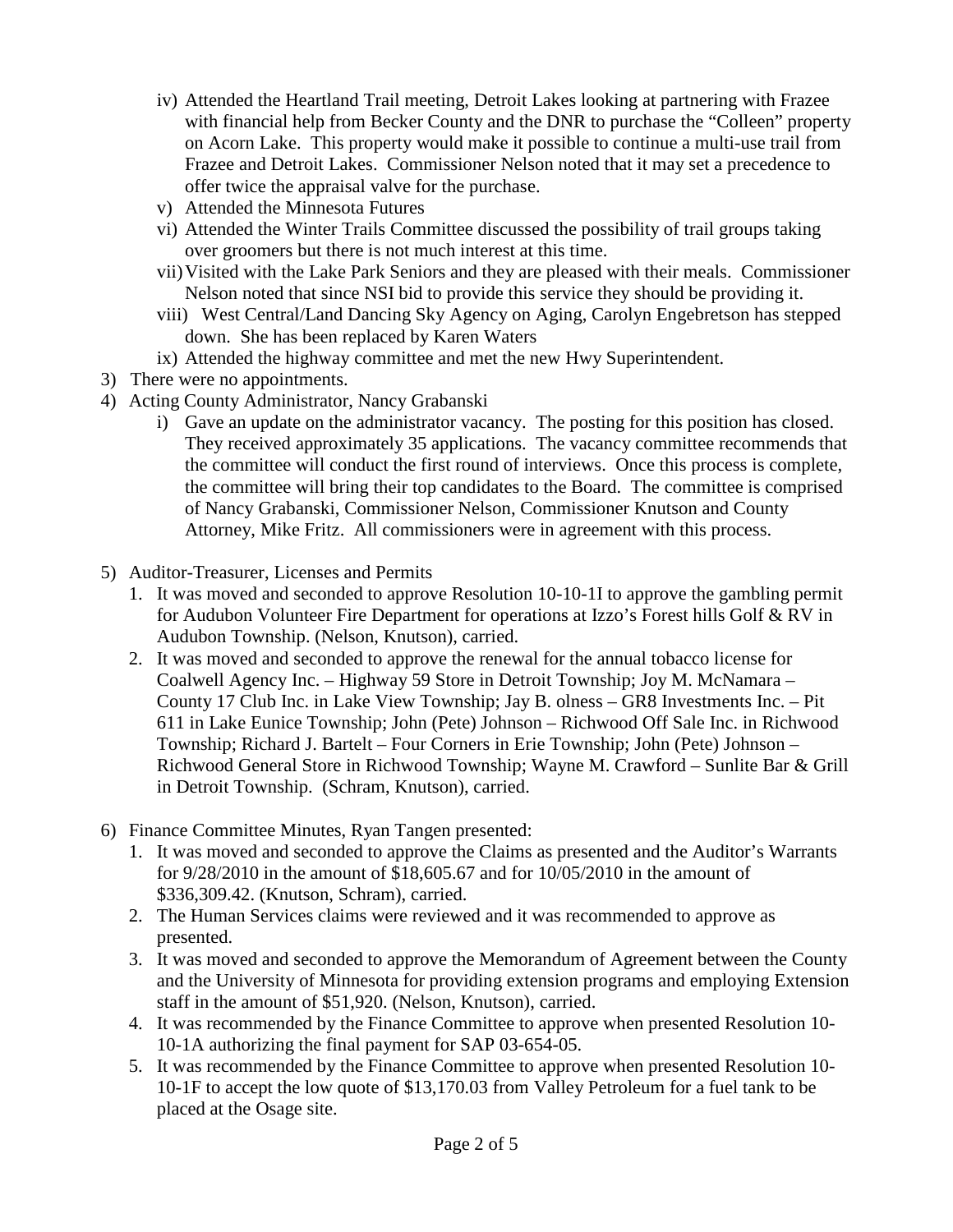- 6. It was recommended by the Finance Committee to approve when presented Resolution 10- 10-1G authorizing the Highway Department to construct a salt storage shed on the Osage site at an estimated cost of \$61,516.
- 7. It was recommended by the Finance Committee to approve when presented Resolution 10- 10-1H for the purchase of two portable radios for the Highway Department at an estimated cost of \$2,061.
- 8. It was recommended by the Finance Committee to approve when presented the County Auditor-Treasurer to apply old outstanding accounts in the Environmental Fund as special assessments under Minnesota Statute 400.08, Subdiv 4.
- 9. It was recommended by the Finance Committee to approve when presented Resolution 10- 10-1D to authorize the hiring of four part-time seasonal groomer operators.
- 10. It was recommended by the Finance Committee to approve when presented Resolution 10- 10-1E to lease a 2009 groomer from Kassbohrer, All Terrain Vehicles in the amount of \$33,000 and to allow Mr. Lohmeier to enter into the agreement.
- 11. It was moved and seconded to accept the contract with Manning Mechanical for preventive maintenance on HVAC equipment in the amount of \$6,560. (Nelson, Knutson), carried.
- 12. It was moved and seconded to accept a bid from Herzog Roofing in the amount of \$45,100 to repair the remainder of the Jail roof. (Knutson, Schram), carried.
- 13. It was recommended by the Finance Committee to approve when presented Resolution 10- 10-1B establishes Fees for Becker County's out of home placements.
- 14. It was recommended by the Finance committee to approve when presented Resolution 10- 10-1C allowing Becker County Human Services to host a mental health training in the amount of \$1,770.
- 15. It was recommended by the Finance Committee to approve when presented the 2010-2011 Childhood Immunization Grant.
- 16. It was moved and seconded to approve the cash comparison and investment summary for August. (Knutson, Schram), carried.
- 17. It was moved and seconded to approve the designations as summarized retroactive to December 31, 2009. (Nelson, Knutson), carried.

Assessor: Abatements

1 . It was moved and seconded to approve the abatement for (1) PIN 49.1682.211 in Detroit Lakes Township for \$1,616. (Knutson, Schram), carried.

Highway, Brad Wentz Presented:

- 1. It was moved and seconded to approve the additions of a capital purchase for the purchase of portable radios, salt storage and fuel tank for Osage shop and a discussion on approving gravel crushing. (Nelson, Knutson), carried.
- 2. It was moved and seconded to approve Resolution 10-10-1A to accept said completed project, SAP 03-654-05, for and on behalf of the County of Becker and authorize final payment in the amount of \$31,109.38 be prepared by the County Engineer. (Schram, Nelson), carried.
- 3. Construction update. The North Washington has opened to through traffic. There is some landscaping left to do. Commissioner Knutson noted that it is a terrible ride on Washington Avenue. Commissioner Nelson noted that at the City/County/School/Chamber Meeting praise was given to Brad Wentz for the working relationship for this project.
- 4. It was moved and seconded to approve Resolution 10-10-1F to accept the quote of \$13,170.03 from Valley Petroleum for the purchase and delivery of a fuel tank to be placed at Osage site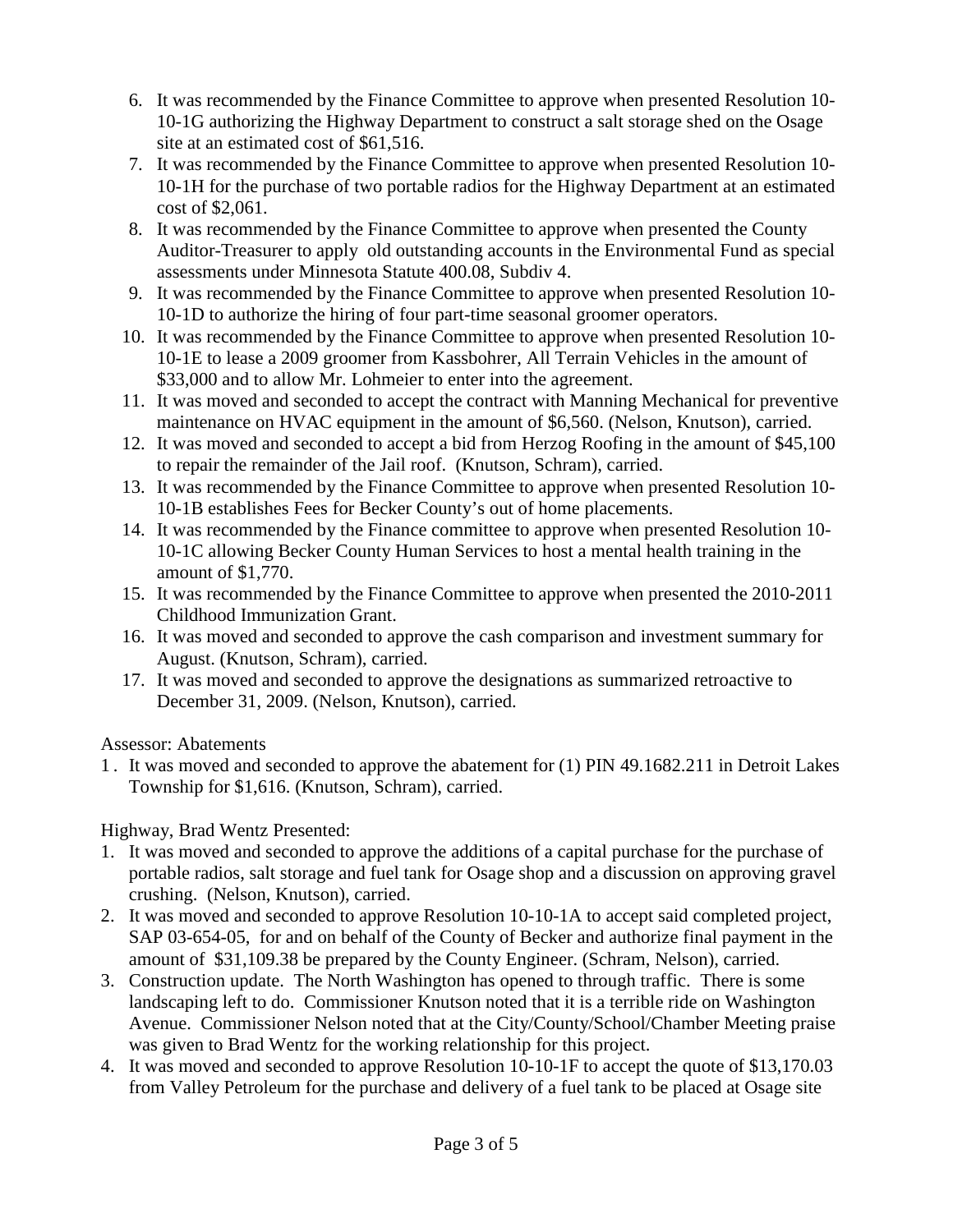and for the resolution to include the reason for selection was based on similar price, location and serviceability of Valley Petroleum (Nelson, Knutson), carried.

- 5. It was moved and seconded to approve Resolution 10-10-1G to authorize and direct the County Engineer to accept quotes and construct a 50'x60' fabric hoop barn, 8" concrete wall panels, and bituminous paving of the shop area and apron. (Schram, Nelson), carried.
- 6. It was moved and seconded to approve Resolution 10-10-1H to authorize and direct the County Engineer to purchase two HT 1250 portable radios in the amount of \$2,061. (Schram, Nelson), carried.
- 7. It was moved and seconded to approve a quote from Central Specialties for gravel crushing in the Kirkvold Pit for an amount up to but not exceeding \$25,000. If Mr. Wentz should receive a lower quote it is up to his discretion as to which one to use. (Nelson, Bellefeuille), carried.

Environmental Services, Steve Skoog

- 1. Update on the Osage Highway out shop and waste collection facility Closed on the property last Friday and are in the process of changing the locks. The STS crew is cleaning and washing the building. Will work on cleaning out the site and addressing safety concerns. Working on a layout for fencing and will work with neighbors to get their input on what type of fencing. Discussion on staffing needs and the hours and days of operation.
- 2. It was moved and seconded to direct the Becker County Auditor-Treasurer to collect delinquent solid waste disposal fee charge accounts utilizing authority granted under Minnesota Statute 400.08, Subdiv. 4 for accounts on attached list only. (Nelson, Schram), carried.
- 3. It was moved and seconded to approve Resolution 09-10-2D to accept a grant from the Office of Energy Security for up to \$50,000 to assist in conversion/update of the Becker County rural recycling program. (Nelson, Schram), carried.
- 4. Steve Skoog along with Nancy Nelson presented an informational plan for the future direction of the Becker County Recycling Program. Discussion was held on the options regarding the future recycling program.

Park and Recreation; Mark Lohmeier presented:

- 1. It was moved and seconded to approve Resolution 10-10-1D to advertise, interview and hire four seasonal, part-time Groomer Operators in the Parks and recreation Department. (Nelson, Knutson), carried.
- 2. It was moved and seconded to approve Resolution 10-10-1E pending the review of the grant application requirements and the terms of purchasing of a drag (Schram, Knutson), carried.

Human Services: Nancy Nelson Presented:

- 1. It was moved and seconded to approve Resolution 10-10-1B establishes Fees for Becker County's out of home placements. (Nelson, Knutson), carried
- 2. It was moved and seconded to approve Resolution 10-10-1C allowing Becker County Human Services to host a mental health training in the amount of \$1,770. (Salminen, Nelson), carried.
- 3. It was moved and seconded to approve all Human Services Claims. (Salminen, Schram), Carried.
- 4. It was moved and seconded to approve the 2010-2011 Childhood Immunization Grant. (Nelson, Salminen), carried.
- 5. It was moved and seconded to approve the Community Health Claims. (Salminen, Knutson), carried.
- 5. It was moved and seconded to approve the Transit Claims. (Knutson, Schram), carried.